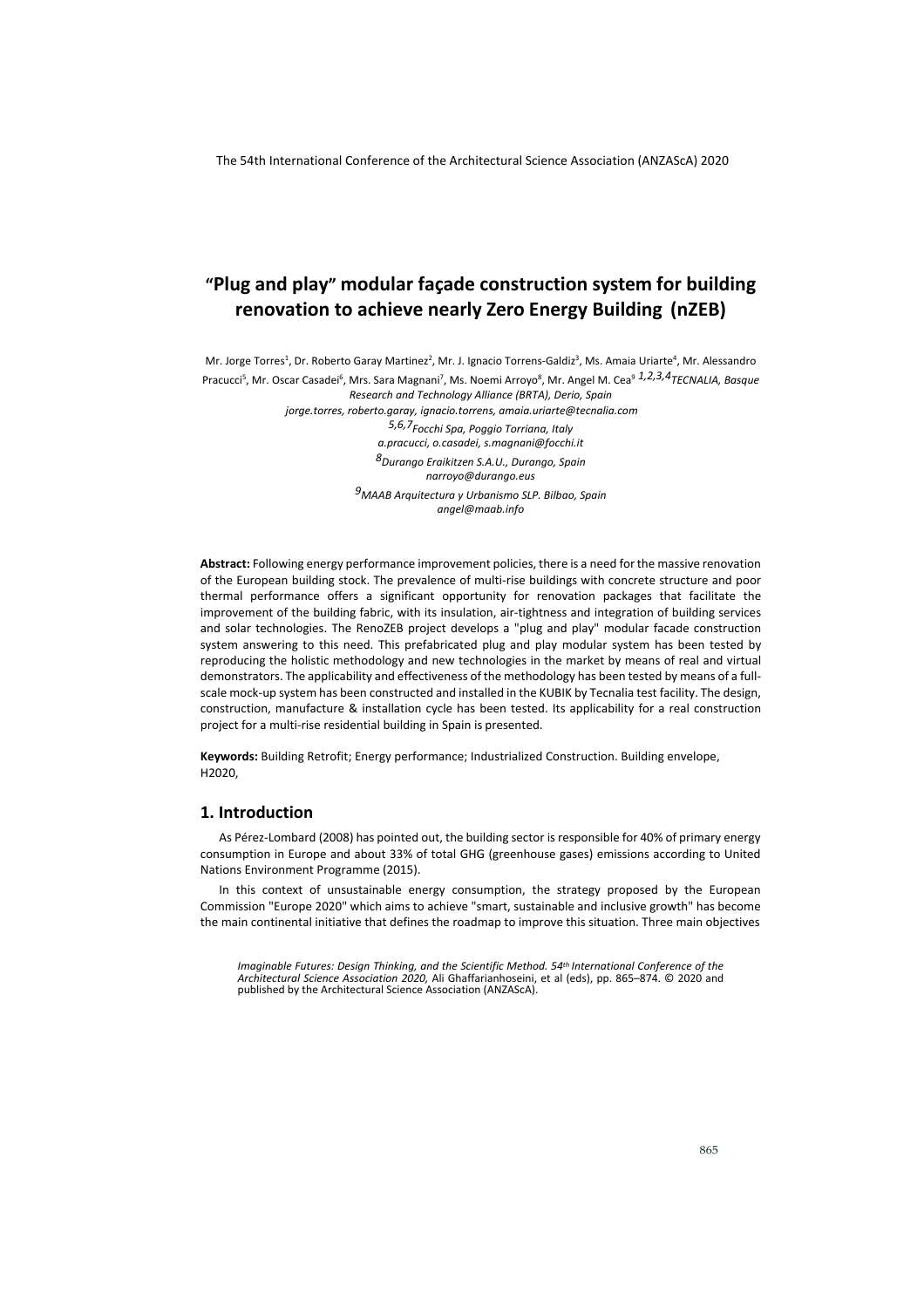have been defined: the reduction of GHG emissions, the increase of renewable energies and the improvement of energy efficiency. The EU Directives (Council Directive 2002/91/EC and 2010/31/EU), and the EU Construction Products Regulation (2011), contain a number of basic requirements applied specifically to the building sector for the "Energy Economy and Heat Retention".

In Europe, many studies such as Ravetz (2008) state that 75% of the dwellings estimated for 2050 have already been built. About 40% of Europe's residential building stock was constructed before 1960 when energy building regulations were very limited. As Economidou et al. (2011) has pointed out, the majority of these buildings are apartment blocks. These aged and poor-performing buildings represent an opportunity for building renovation to achieve the aforementioned objectives. This is also the case for Spain, where, although a recently deployed building code CTE (2019) requires NZEB performance for new buildings, its building stock was mainly constructed before the initial building codes with some energy requirements, NBE CT presented in (1979) and a renovation rate of about 1%, as UE (2019) has pointed out.

The most common renovation technique involves adding insulation on the external part of the building envelope on site. This process is considered to require extensive labor on site and presents high damage risks for damage because of being exposed to different conditions (outdoor force, weather conditions). The use of a modular "Plug and play" façade can diminish these risks and reduces the time needed during the renovation process on site (fewer disturbances for the inhabitants).

HVAC systems installed in the existing buildings are often difficult to retrofit since their installations are spread through the whole building having indoor and outdoor components. To solve this, many studies suggest the use of prefabricated modules. Apartment blocks have commonly a lack of useful surface for the installation of solar generation systems on the roof. A solution to this is the integration of Photovoltaic and Solar thermal systems in facades.

The RenoZEB project aims to unlock the nZEB renovation market through a new systematic approach to retrofitting. Among other activities, a "plug and play" modular façade construction system has been designed for the renovation of existing residential buildings towards NZEB performance. The "Plug and play" system has been developed to include and respond to all problems identified above.

Transitioning from research & development to implementation in commercial projects tends to take significant time and may imply undertaking considerable risks. To minimize these risks and accelerate the escalation of RenoZEB to ready-to-use innovative façade solutions the RenoZEB project includes a prevalidation phase. For this purpose, a full-scale system validation has been conducted in the KUBIK by Tecnalia infrastructure in Bilbao, Spain presented in (Chica et al., 2011; Roberto Garay et al., 2015).

#### **2. System Definition**

The RenoZEB "plug and play" modular façade is unitized facade system that overlaps the existing building without removing its original envelope. The system performs the following functions: Addition of insulation, improvement of envelope airtightness, replacement of fenestration and the integration of solar systems and efficient HVAC systems.

#### **2.1. RenoZEB system's fixing design**

The definition of the structural system of existing buildings has a central part in the design of the facade solution. It is important to ensure that the building can support the load added to the building due to the retrofit. Each building should be studied to determine the load bearing capacity and connection points.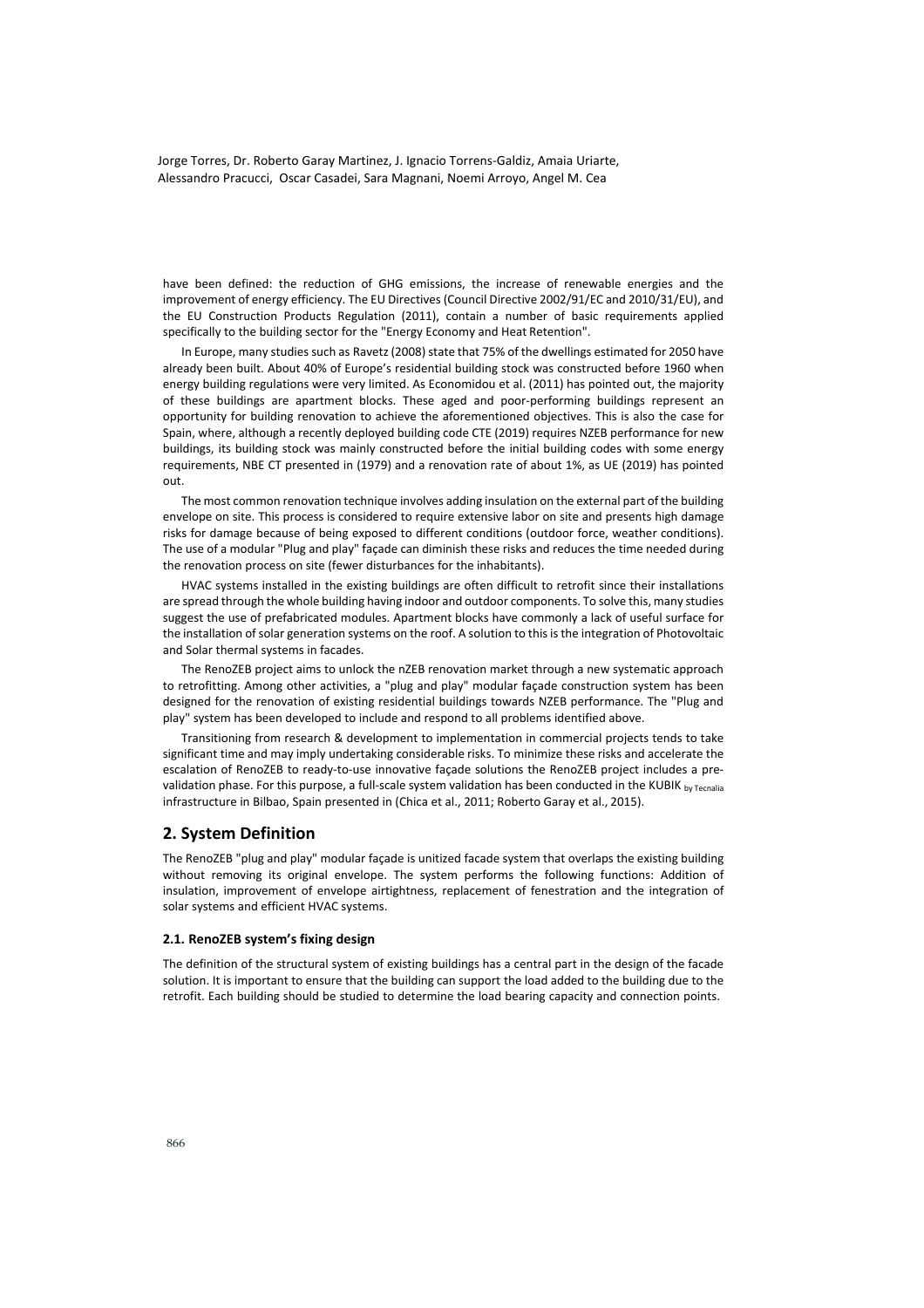Considering common restrictions, in most cases, the fastening system is connected to the building Skeleton (pillar-slabs) bearing structure, usually made of concrete material.

The "Plug and play" modular façade is suspended from the fixing systems previously installed in the building structure. The fixing design of the panels allows for the correction of possible irregularities in the support, and the final location of the support can be modified in two directions. With this solution, large areas of facade can be installed quickly and easily in a short period of time, reducing the final duration of the on-site operations of the renovation work.



Figure 1: RenoZEB system's fixing design

#### **2.2. Connection between panels**

The panels are connected to each other by a single "plug and play" system, which connects them with two simple movements. The system of union between panels, besides facilitating its assembly guarantees the watertightness of the union.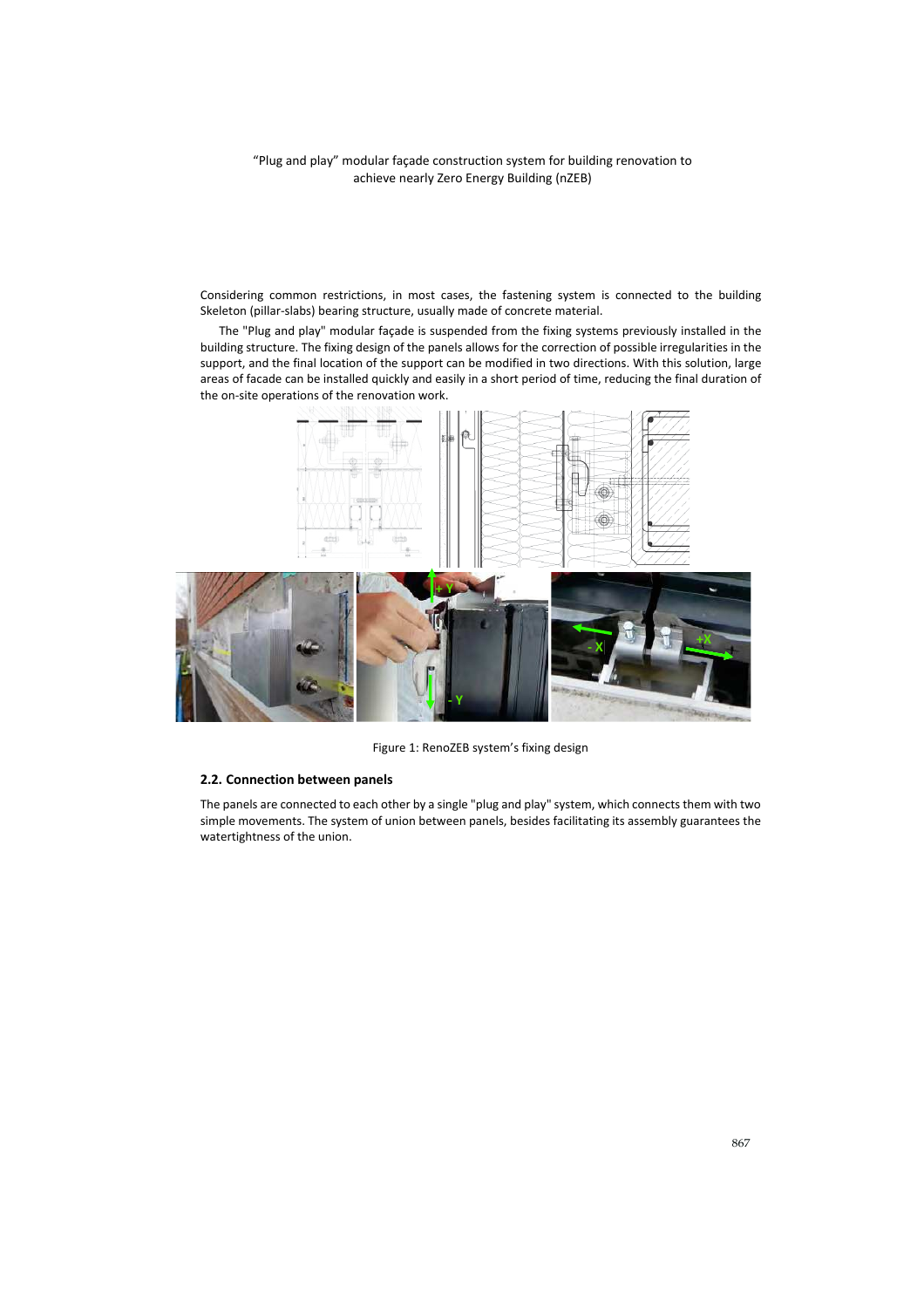

Figure 2: The RenoZEB system panel connection design

#### **2.3. Wall composition**

Once renovated, the building envelope is composed of three layers:

- <sup>C</sup> Existing wall: This layer corresponds with the existing envelope of the building object of renovation. It is not necessary to be removed.
- Cavity: This layer is required to host the bracket that anchors the RenoZEB system and to absorb eventual tolerances of the existing wall. It is also designed to accommodate additional thermal insulation, if required.
- <sup>C</sup> A prefabricated solution based on an aluminium frame anchored at the existing wall. This system incorporates thermal insulation, an external finish, Windows, or technical systems such as solar systems, or HVAC components.





Figure 3: RenoZEB envelope system's wall composition (left) and Mock-up of the RenoZEB facade module (right)

The window frame unit can be adapted in size. The maximum height of the unit is 2500 mm and the maximum width of the unit is up to 2100 mm because of the maximum size of the façade modules. So, the system offers the possibility to get a wide range of different window openings.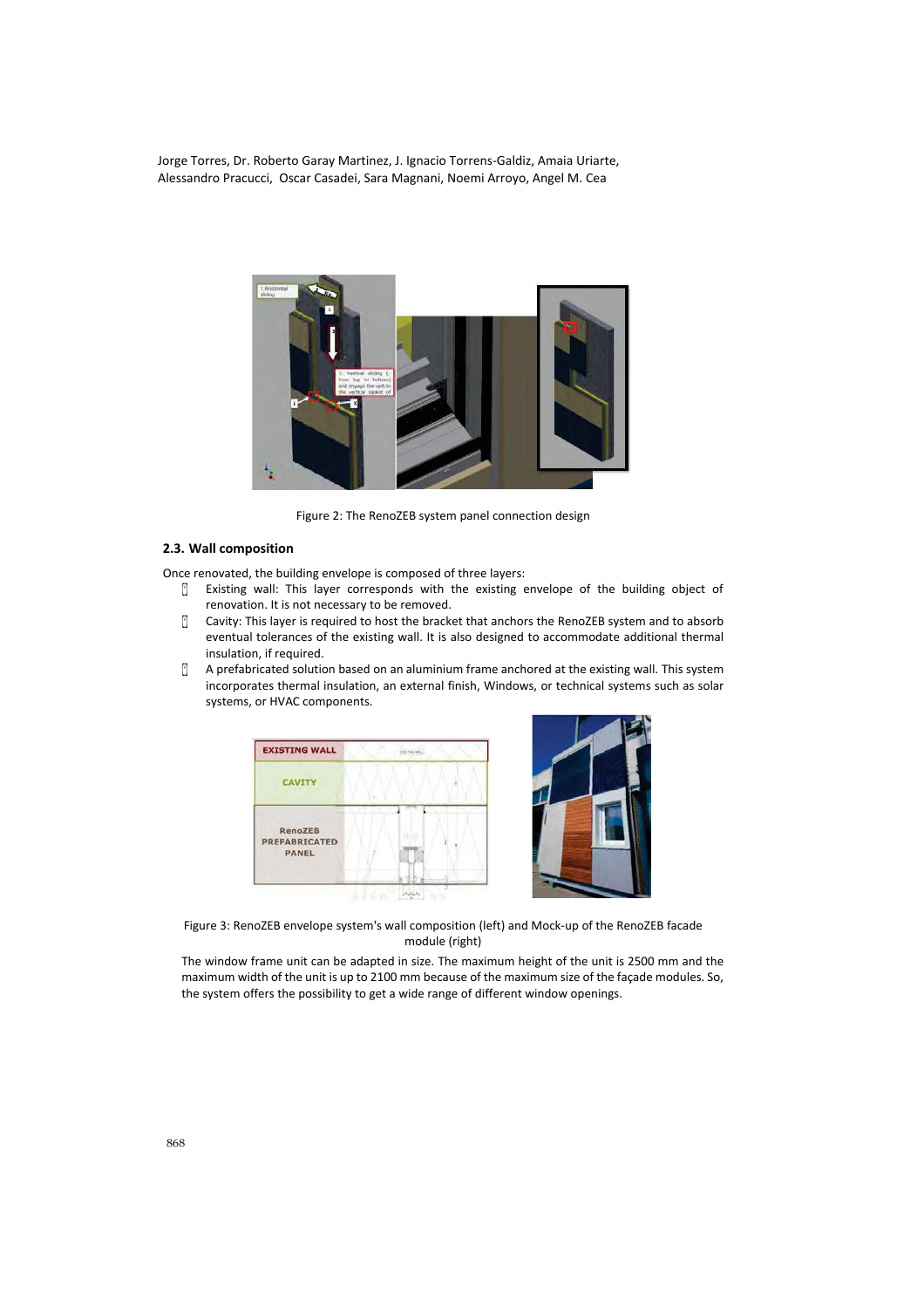

Figure 4: RenoZEB envelope vision unit cross section and parts

### **4. Early-stage full scale deployment**

The RenoZEB "Plug and Play" module has been tested at full scale in KUBIKby Tecnalia test facility, a full scale experimental infrastructure for R&D+I on energy efficiency and testing of building envelope systems. As some researchers (Garay et al., 2014; Garay et al., 2017; Garay et al., 2018) have pointed out, this building has already served as test environment for various building envelope retrofit systems. As Elguezabal et al. (2015) and Garay et al. (2016) have indicated, additionally to the thermal performance, it also allows to evaluate and develop the assembly and erection procedures, especially for industrialized solutions such as the RenoZEB "Plug and play" modular construction system.

The test setup has consisted on a two-floor façade section with an area of more than 20 m2. Opaque panel units with windows have been used.





Figure 5: Installation of the RenoZEB Plug and Play façade system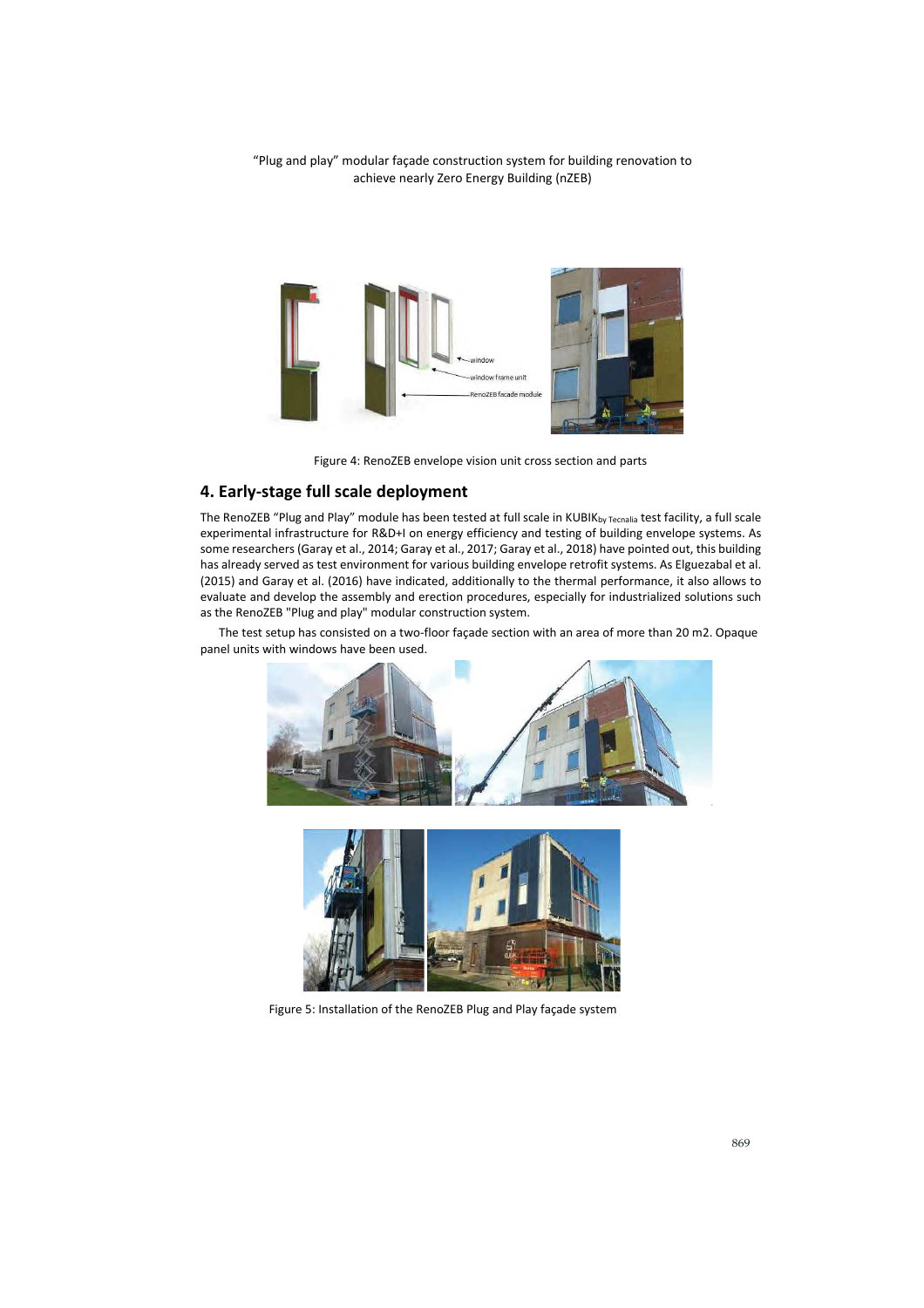The time taken for installation was much less than that required for the installation of a conventional ventilated facade system and the auxiliary equipment needed is also less than that required for the installation of a conventional system. Only need a scissor lifts to access work area from externally and a Mobile crane/ Telescopic handler to lift the units during installation. For the installation is not necessary protection scaffolding. The total costs of the facade installation are reduced due to the saving of time and auxiliary equipment.

This test setup was used to validate critical points in the installation process. The full installation procedure was tested, including the installation of anchors in the façade, hanging of façade elements on them and sealing of junctions. A validation protocol was set so that the system proved to be adaptable to variations in anchor locations in 3D, allowed access for the assembly team to perform such adaptations and resulted in a satisfactory seal of junctions.

## **5. Retrofit of a real building**

The renovation of a real building will be carried out in Durango (Spain). The building consists of a 3 Floor Residential building with 7 apartments, with an exempt rectangular floor plan (22m x 9m) and 12.00m in height, a gross area of 792 m2 and net space conditioned area of 374 m2. Originally built in 1960 with a reinforced concrete structure, the building was renovated in 2005. In its configuration prior to the renovation, façades consists of a cavity wall comprising, an outer hollow brick layer, 4 cm insulation, air chamber, an interior hollow brick layer and 3 cm plaster. The facades have an exterior finish of two types; a base and lateral finish of natural stone, combined with face brick.



Figure 6: Pictures of the building

The retrofit of the facade will span over 196 m2 and is programed for initiation in October 2020. With triple target of 60% energy use and 80% CO2 reduction, and providing 20% of renewable energy. Along with the energy targets, the "plug and play" modular facade system is expected to perform large reductions in cladding materials (50%), insulation boards (20%) and construction waste (25%).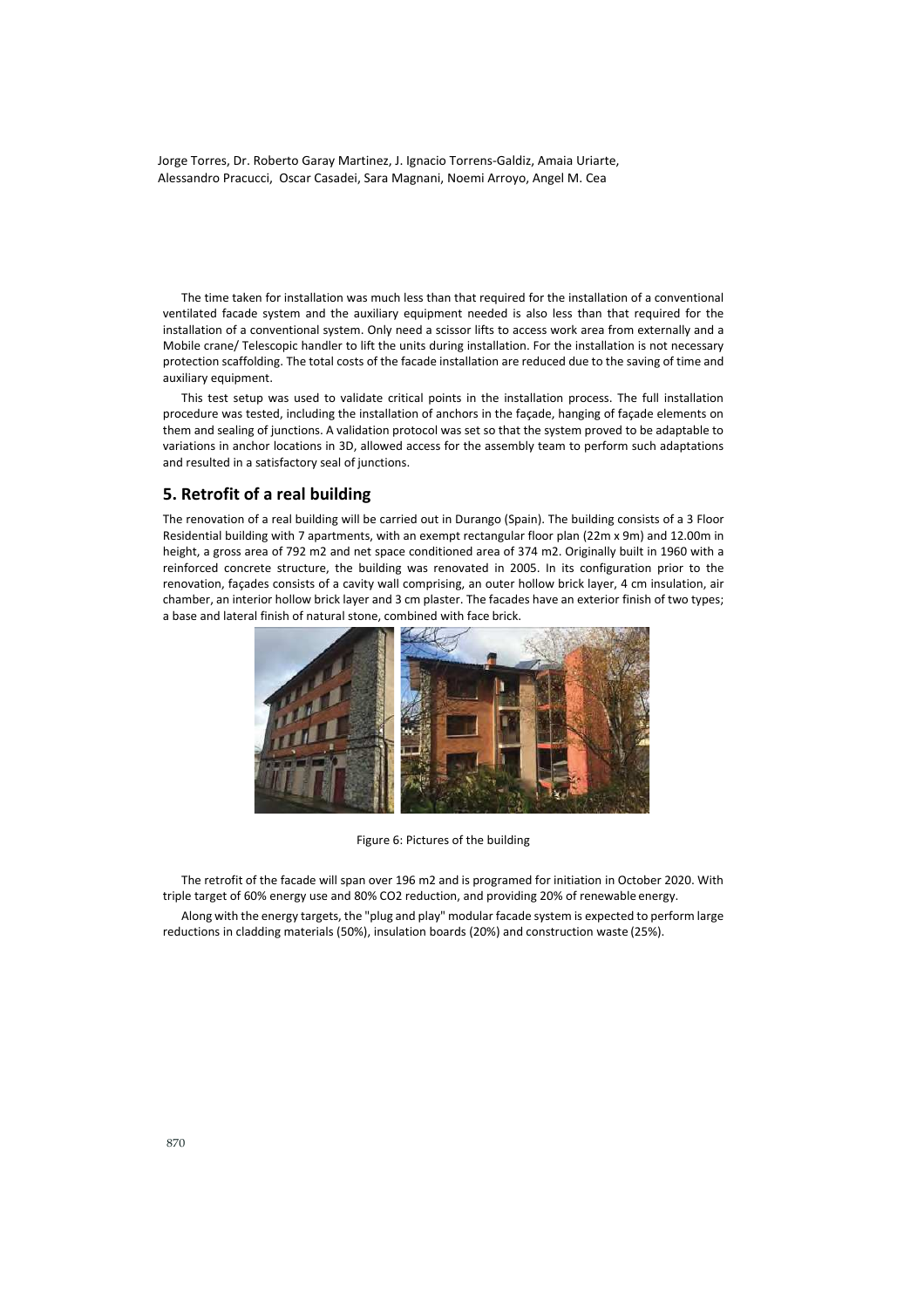The final design is the outcome of a parametric energy simulation process with the different intervention possibilities. Multiple combinations of retrofitting variants have been simulated, assessing the space heating and ventilation energy needs, and the intervention cost.

Its configuration comprises highly insulated opaque sections (U= 0.2 W/m2K) and windows (U= 1,1 W/m2K), as well as a large installation of solar thermal and PV panels in the South-exposed walls. The energy savings achieved are indicated in the following table:

|                                | PRE Retrofit (kWh/m <sup>2</sup> ) | POST Retrofit (kWh/m <sup>2</sup> ) |
|--------------------------------|------------------------------------|-------------------------------------|
| Space heating<br>energy demand | 110                                | 14.5                                |
| DHW demand                     | 19                                 | 19                                  |
| SH+SH energy use               | 180                                | 33                                  |

Table 1: Results of energy simulations of retrofit



Figure 7: Left: Current stage building drawings in REVIT based on building's 3D scanning. Right: retrofitting proposal, modules lay out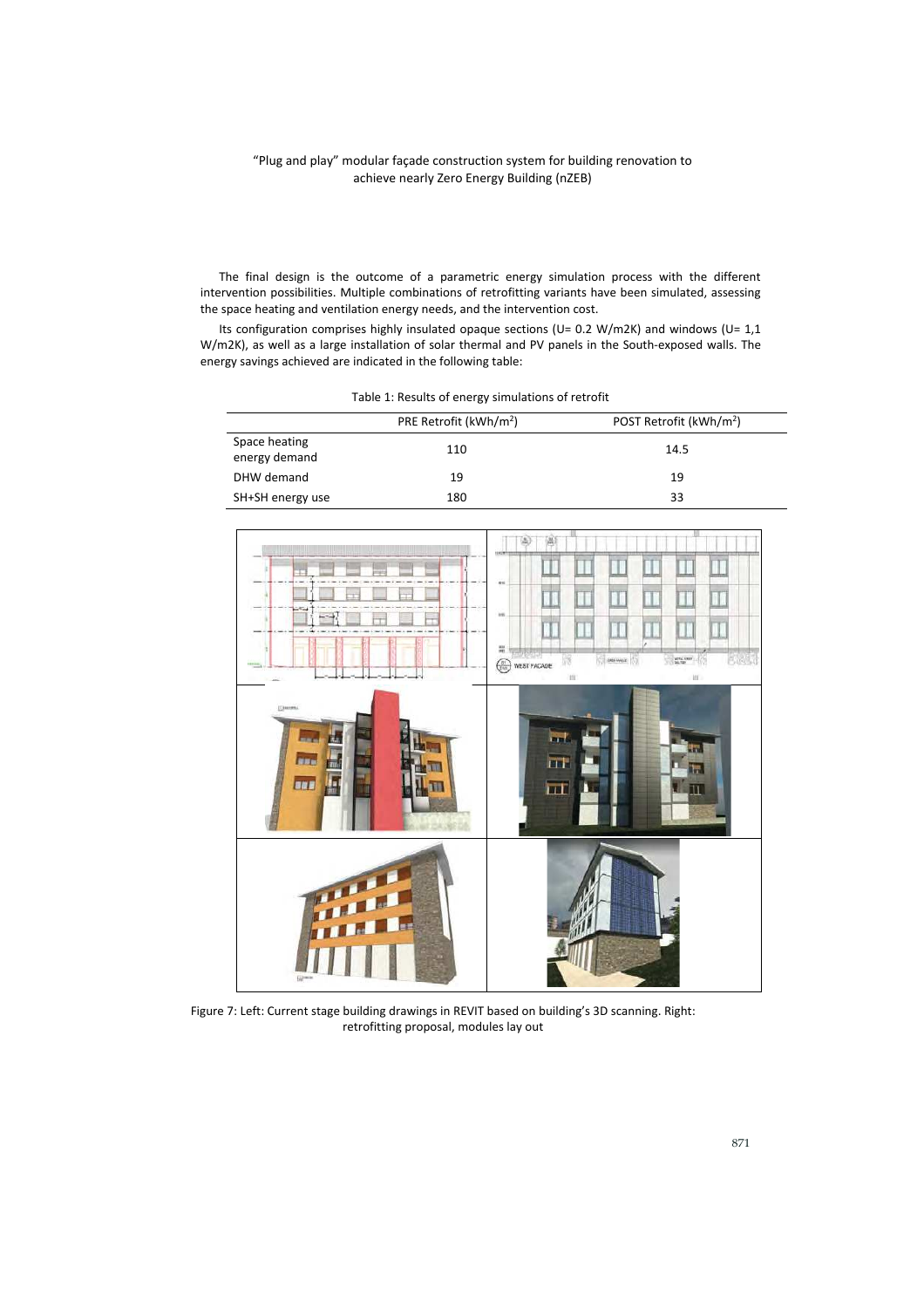Previous construction works at KUBIK validated that the fixing system was reliable and replicable, as well as the quality of module-to-module junctions.

This system works perfectly for the renovation of buildings with flat roofs, and for all floors of a building with a sloping roof except for the top floor. Due to the typology of the roof, the vertical displacement of the panel for its fixation on the façade is not possible.

This is actually the configuration of the wall-to-roof junction in Durango. It comprises a relevant protrusion which has posed a significant challenge for the definition of the installation works.

For this reason, a system has been designed to hang the panel so that it can be fixed to the façade, avoiding the roof eaves. A specific connection detail and tooling design has been required for this case. Because the "Plug and Play" modular façade is not fixed to the structure and the panels are suspended from the fixing systems previously installed in the building structure. For this reason, they must be installed by moving them vertically on the building's façade as shown in the following image. As it can be seen, it has been necessary to modify the system of hanging the panels in order to be able to carry out the installation.



Figure 8: fixing system meeting with sloping roof

This system will be replicable for any other building with this type of roof, allowing the use of the plug and play system designed for all existing building typologies.

#### **6. Discussion & Conclussions**

The RenoZEB project, responds to the need for renovation packages that facilitate the improvement of the building fabric, incorporating insulation, providing air-tightening and allowing integration of building services and solar technologies. The developed facade system allows in a simple and fast way to carry out the renovation of an existing building allowing the and achieving near zero energy consumption buildings (nZEB) reducing the final duration of the on-site operations of the renovation work.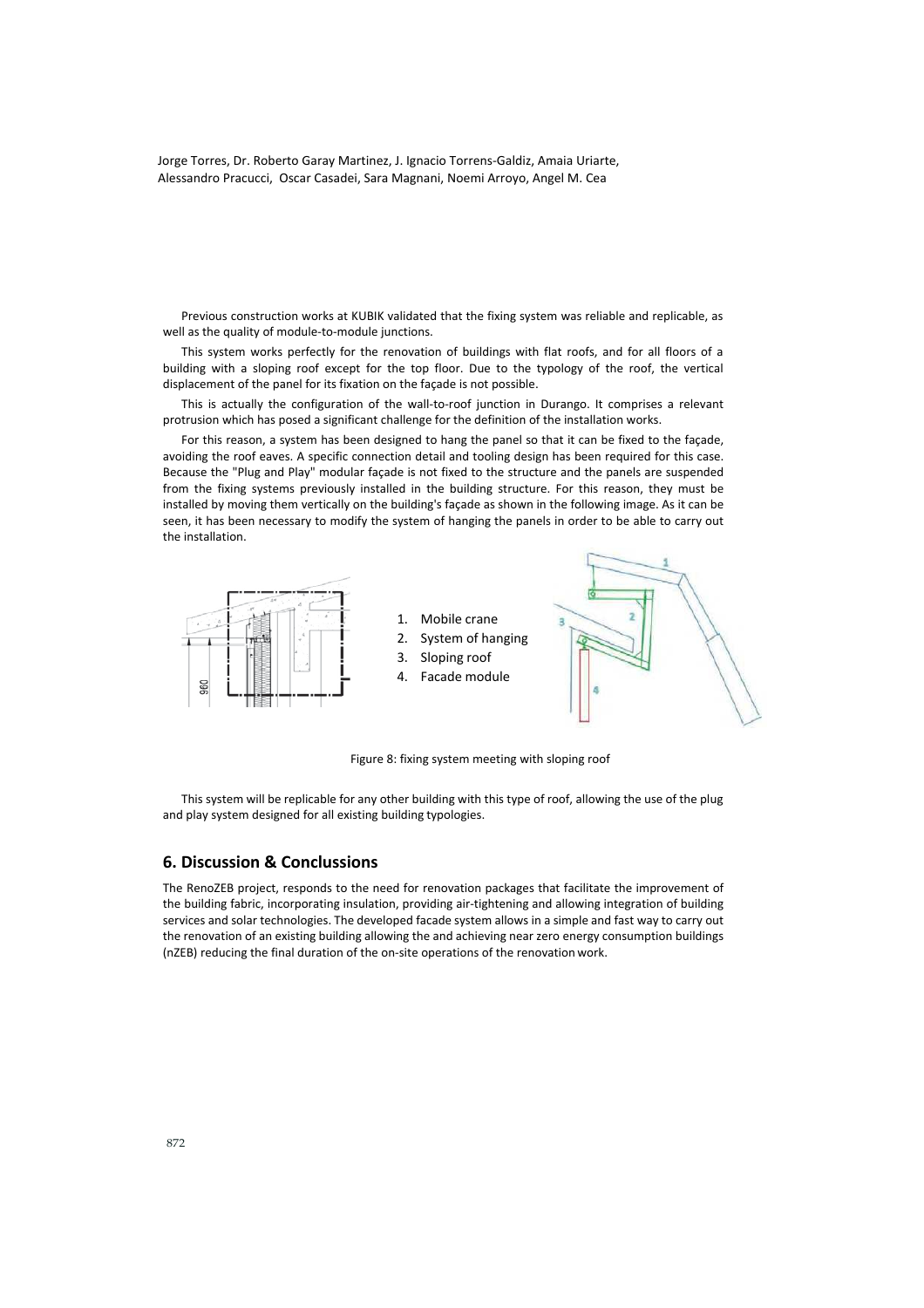The design, construction, manufacture & installation cycle, and the solution of anchoring and fixing of the modular "plug and play" facade system has been tested, and it has been verified that the execution times and auxiliary equipment needed are reduced compared to the execution of a conventional ventilated façade.

The implementation of the "plug and play" modular facade system at full-scale in KUBIK has served to validate the system under controlled conditions and remove uncertainty from the escalation process.

The fixation system developed for the system allows for adaptation to the common irregularities in existing walls, so that the Plug and Play system can be applied under real conditions. However, the authors' acknowledge that a proper structural analysis of the existing wall needs to be performed so that its load bearing capacity is guaranteed and it is necessary to resolve how the modular facade system are integrated in the building's system, considering all the adjacent elements, such as wall-to-roof junction.

In the retrofit of a real building, it has been necessary to modify the system of hanging the panels in order to be able to carry out the installation because the sloping roof prevented the vertical displacement of the panel for its fixation on the façade, which has posed a significant challenge for the definition of a system to hang the panels, but will be replicable for any other building with this type of roof.

#### **Acknowledgements**

This project has received funding from the European Union's Horizon 2020 research and innovation programme under grant agreement No 768718.

# **References**

- Chica, JA et al, (2011), *KUBIK: Open building approach for the construction of an unique experimental facility aimed to improve energy efficiency in buildings*. Proceedings of the O&SB2010 "Open and Sustainable Building", ISBN: 978-84-88734-06-8
- Council Directive 2002/91/EC on the Energy Performance of Buildings. EPDB.
- Council Directive 2010/31/EU, on the Energy Performance of Buildings. EPDB (recast).
- Council Regulation (E.U.) No. 305/2011 *laying down harmonised conditions for the marketing of construction products*. CPR.
- Economidou, M., Atanasiu, B., Despret, C., Maio, J., Nolte, I., & Rapf, O. (2011). *Europe's buildings under the microscope. A country-by-country review of the energy performance of building*s. Buildings Performance Institute Europe (BPIE).

Elguezabal Esnarrizaga, Peru; Garay Martinez, Roberto. (2015), *Experiences When Employing Different Alternatives For Envelope Upgrading*, Journal Of Facade Design And Engineering, V. 3, N. 1, P. 81-89,. ISSN 2213-3038. <https://doi.org/10.7480/jfde.2015.1.921>.

- EU, JRC,*Comprehensive study of building energy renovation activities and the uptake of nearly zero-energy buildings in the EU Final report*, <https://ec.europa.eu/energy/sites/ener/files/documents/1.final\_report.pdf. >
- Garay Martinez, Roberto, (2018), *Hybrid numerical and experimental performance assessment of structural thermal bridge retrofits*, Journal of Facade Design and Engineering, v. 6, n. 2, p. 095-106,. ISSN 2213-3038. <https://doi.org/10.7480/jfde.2018.2.2206>.
- L. Pérez-Lombard, et al., (2008). *A review on buildings energy consumption information*, Energy Build. 40
- Ravetz, J. (2008), *State of the stock What do we know about existing buildings and their future prospects?* Energy Policy, 36(12), 4462-4470.